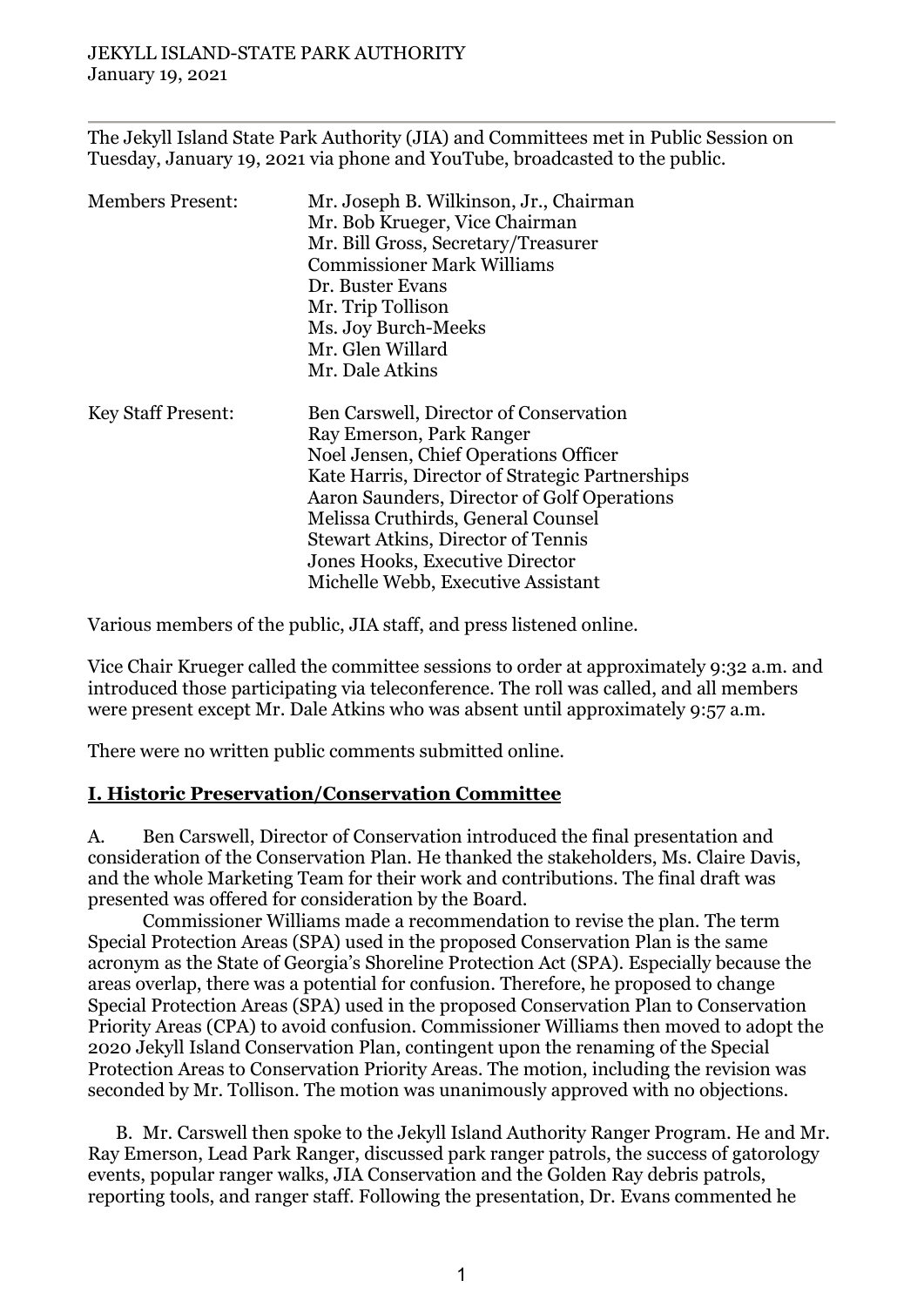noticed less trash on the beach than in years previous. He speculated this might be due to the Golden Ray clean-up efforts. Ranger Emerson responded the Island Treasures Fan Club social media page had encouraged island treasure seekers to pick up trash during their walks. Additionally, Tortuga Jacks offered to dispose of the seekers' trash and a free appetizer, which had become popular.

It was mentioned at this point that there were no public comments received online.

### **II. Finance Committee**

A. Mr. Bill Gross, Finance Committee Chair summarized the November and December financials as included in the meeting materials. Due to the on-going COVID-19 pandemic, the Convention Center continued to show financial losses. However, holiday light tours, traffic numbers, and the campground's revenues were all greater than budgeted. Mr. Hooks commented that hotel rates were down from the year previous. However, it was important to note that due to increased leisure travel on the island Jekyll Island, hotels were in much better financial positions than some of the hotels along the I95 corridor.

B. Mr. Noel Jensen, Chief Operations Officer provided information about the Firewise Grant Funds Request. The Jekyll Island Authority was predicted to receive \$5,000 again this year from this fund. If this grant was awarded, staff recommended acceptance of the award and authorization of an additional \$6,800 from the Fire Department Reserve Fund to purchase an Enforcer 30 Firefighting SKID to be used off-road for fires. The motion to approve the request was made by Mr. Tollison and seconded by Mr. Willard. The motion was unanimously approved with no objections.

C. Mr. Hooks then explained the request for a fee deferral from ASM Global for the Jekyll Island Convention Center. He reminded the Board that the previous deferment agreement with ASM was scheduled to end this month. However, even with furloughs and cost saving measures in place, the Convention Center continued to struggle without group business during the pandemic. Hooks proposed an additional six-month deferment with ASM Global. ASM's Chief Financial Officer was receptive to an additional deferment if, like the last deferment, the contract is extended another year (until June 30, 2024). The current deferment would include the fixed management fees and incentive fees for the sixmonth period. The motion to approve the deferment request was made by Dr. Evans and seconded by Mr. Willard. The motion was unanimously approved.

There was no public comment.

# **IV. Marketing Committee**

A. Kate Harris, Director of Strategic Partnerships presented the Marketing Committee report. In her PowerPoint she highlighted group business record-setting results with vaccine news, new business looking for balanced portfolio of the types of groups including bus groups, and an outreach email program for both new and existing business.

There was no public comment.

# **V. Legislative Committee**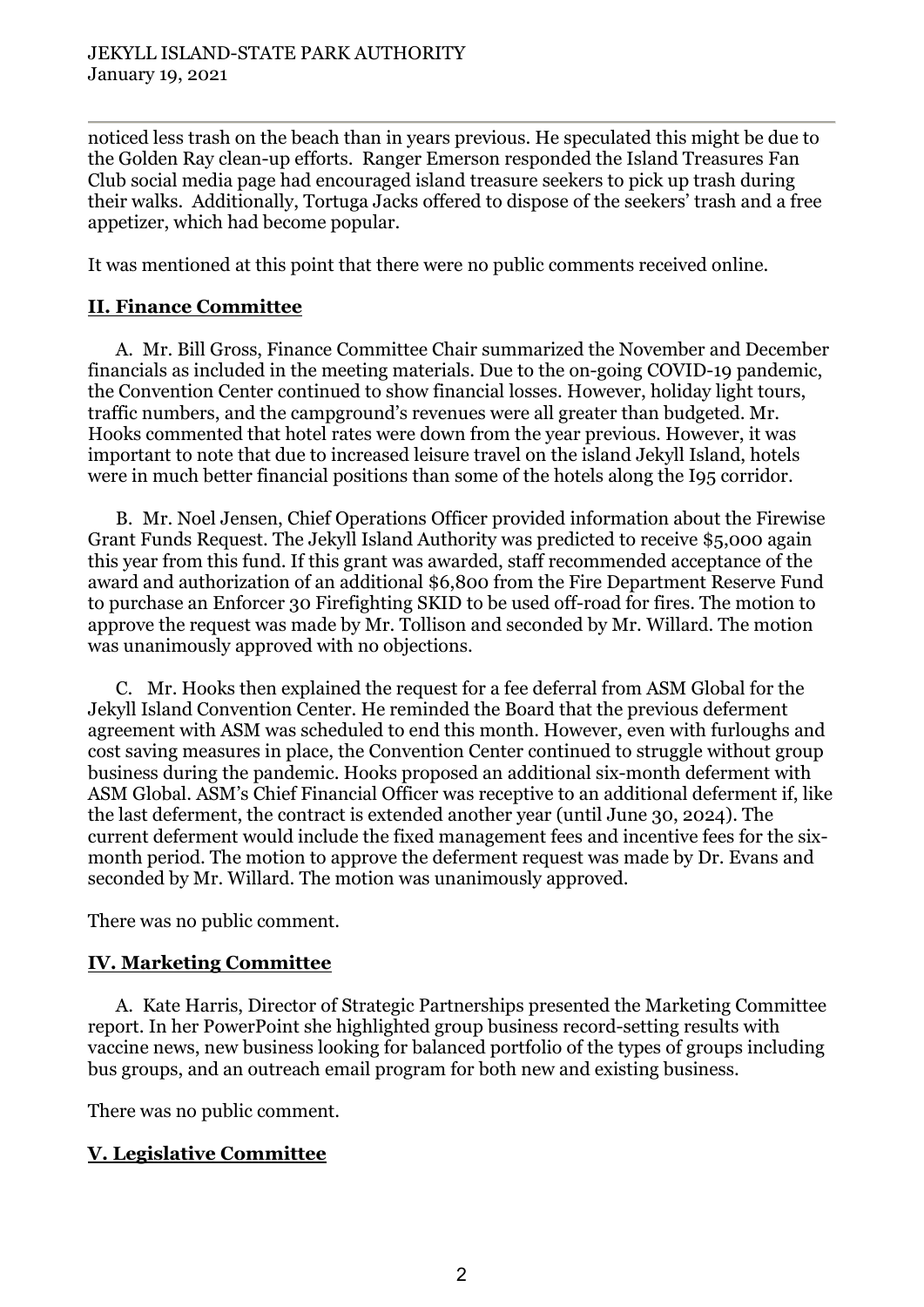A. Mr. Tollison reported that Mr. Hooks, Chairman Wilkinson, Mr. Atkins, and himself were able to meet with the Governor on December 3rd to discuss the two proposed capital improvement projects for Jekyll Island (the Campground Expansion and the Public Safety Complex).

The Governor's Office agreed to support slightly less than a million dollars for campground restrooms and bathhouses. Mr. Hooks stated the bathroom facilities would be key to the proposed campground expansion. After value engineering, he planned to bring a financing plan for the expansion to the Board for consideration.

As for the proposed Public Safety Complex, Mr. Hooks was planning to bring design work to the Board before pursuing state funding any further. In February Hooks planned to return to the Board with a Request for Proposal for the final building design.

There was no public comment.

#### **VI. Committee of the Whole**

A. Mr. Hooks then presented the Golf Master Plan Next Steps - an overview of maintenance issues. Before introducing Mr. Aaron Saunders, the Director of Golf Operations, Hooks discussed the possibility of Golf Master Plan Work Sessions with Board members. Work sessions would allow in depth discussions of Golf Master Plan issues. He suggested after the March and April meeting, depending on the pandemic.

Mr. Saunders then presented an overview of maintenance issues at the Jekyll Island Golf Course. These included: irrigation control systems, irrigation coverage of #9 Oleander, POGO turf pro, encroachment and shade, current turfgrass management, and the new turf cultivars available.

B. Ms. Melissa Cruthirds introduced O-2020-1, the first reading of an amendment to the False Alarm Ordinance. The amendment proposed to alter line 93-95 to allow a citation to be issued to an agent of the business or property. Additionally, lines 114 - 115 of the current ordinance was proposed to be altered for the same purpose. The red line version of the ordinance would be available on the website for public comment after the meeting. It is anticipated that the new ordinance will be presented for Board consideration next month.

C. Ms. Dion Davis of the Jekyll Island Foundation then provided a Foundation update to the Board. In her presentation she reviewed increased memberships, new tribute gifts, the 2020 appeal for donations, a new corporate sponsorship program, and JIF events over the past year.

D. Mr. Jensen and Mr. Stewart Atkins, the Director of Tennis then discussed the Jekyll Island Tennis Center. Mr. Jensen noted the increased activity and prosperity since Mr. Atkin's tenure. Mr. Atkins then outlined the Jekyll Island Tennis Club awards, his professional leadership and memberships, Jekyll Island Tennis Club information and statistics, Tennis Club tournaments, and USTA League Championships at the Tennis Center.

During questions, Mr. Tollison asked if there have been any questions about pickleball facilities. Mr. Atkins responded that he had six or seven inquiries into pickleball, but due to the abundance of facilities in Glynn County, there had not been much interest. Mr. Hooks stated that all JIA courts are clay courts. Additionally, his conversations with hoteliers about pickleball in other areas confirmed his observations that tennis and pickleball usually do not mix well at the same facility.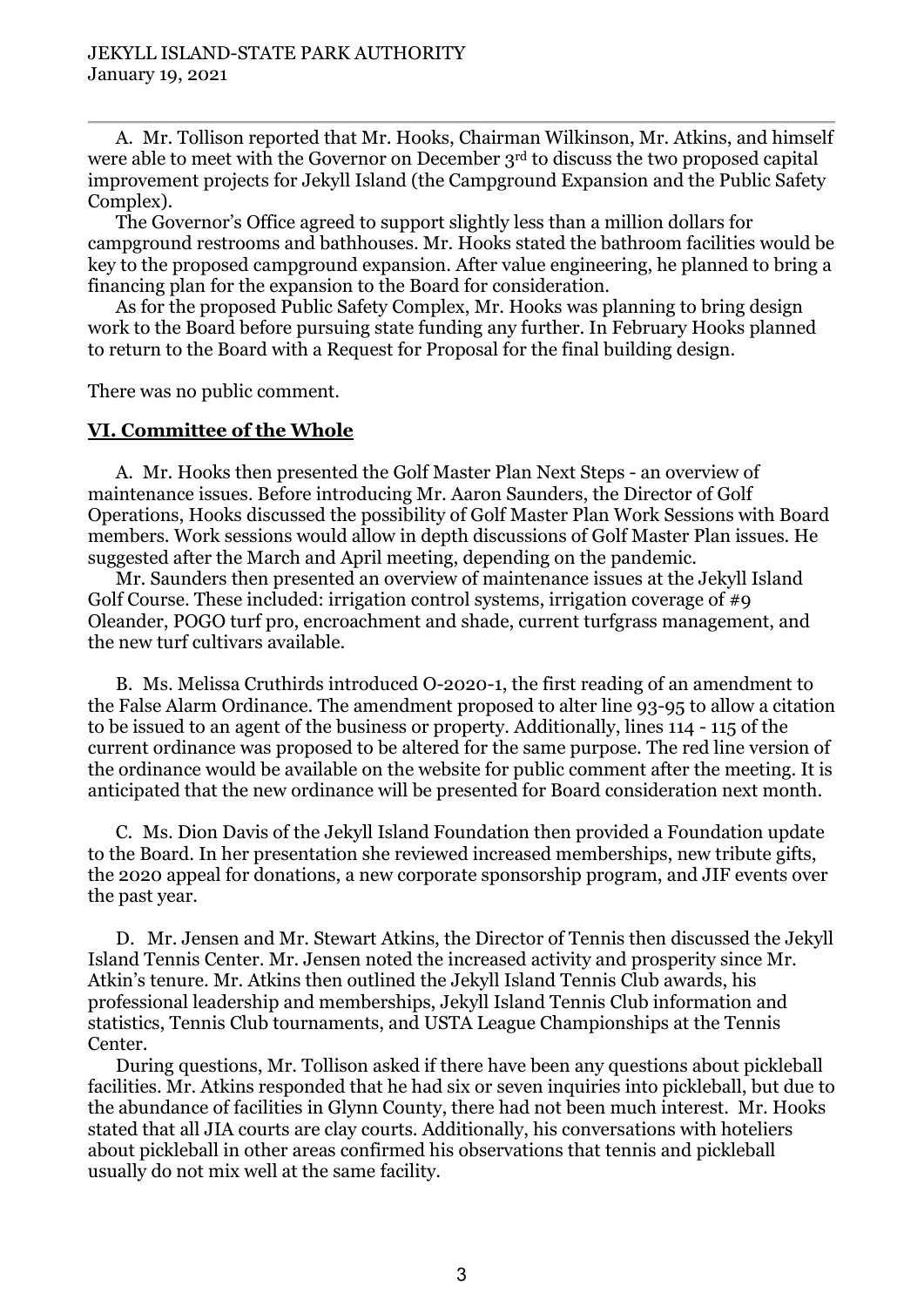Mr. Hooks then reflected that years ago former Board member Bill Jones stated that JIA Tennis either needed to be eliminated or enhanced. He stated Mr. Atkins was the enhancement that had made a big difference. Mr. Hooks thanked Mr. Stewart for all his great work.

E. Mr. Hooks then presented the Executive Director's Report. First, he announced that Mr. Tollison had been recognized as one of the 100 Most Influential Georgians in the January issue of *Georgia Trend*.

Next, Mr. Hooks was pleased to announce that with the help of a private contributor the JIA would move forward with the finalization of the Chichota Ruins project in the historic district and the improvement to the pond next to the golf course on Captain Wiley Road. The Chichota Ruins was listed in the 2014 Master Plan, and it was exciting to finally move it toward completion.

In the Board members blue folders was also a letter to the Glynn County Board of Commissioners regarding Special Purpose Local Options Sales Tax (SPLOST) projects. This was an update of the previous letter reviewed by the Board revised to reflect a proposed three year the possibility of another SPLOST. JIA would request \$2.5 million dollars. In December, Chairman Wilkinson and staff had lunch with several of the county commissioners, including new members-elect. Those in attendance intended that the Jekyll projects be included in any 2021 SPLOST proposal to voters. JIA's \$2.5 billion for improvements would focus on bike paths and the Clam Creek fishing pier.

Also in blue folders was an article from *Medium* featuring Mr. Ben Carswell entitled Five Things We Must Do to Inspire the Next Generation. This article focused around issues of sustainability and the environment.

Next Mr. Hooks discussed a study being done by Leon N. Weiner and Associates (LNWA), LLC as a requirement of the lease agreement for the 6.892 acres of the parcel immediately north of the Courtyard construction. This was the last parcel of the original revitalization program. The group RCLCO real estate advisors had been retained and have met with the JIA and LNWA for the kickoff of this analysis. The Board will be kept informed of the progress of this study. Furthermore, it is required that RCLCO make a presentation to the Board of their findings.

Finally, the 2016 SPLOST projects were nearing completion. Mr. Hooks thanked Mr. Jensen for all of his work making certain SPLOST projects stayed on schedule and budget. Mr. Hooks identified these projects as parking improvements at the historic boat house area, Driftwood Beach, St. Andrews Beach, and a new parking area by the airport for sunset viewing. These projects were designed to be in alignment with the Capacity Study to create small nodes of activity to spread people around the island. Mr. Hooks anticipated these projects would be complete by March 1st of 2021. This concluded the Executive Director's Report.

F. Mr. Krueger stated in the Chairman's Comments he was glad to see the Authority moving forward during the pandemic. Mr. Wilkinson agreed, and was very appreciative of the work of staff. He had received many positive comments about the Holly Jolly season.

There were no public comments.

The Board moved directly into the Board Meeting Agenda.

#### The Jekyll Island State Park Authority (JIA) Board Meeting January 19, 2021